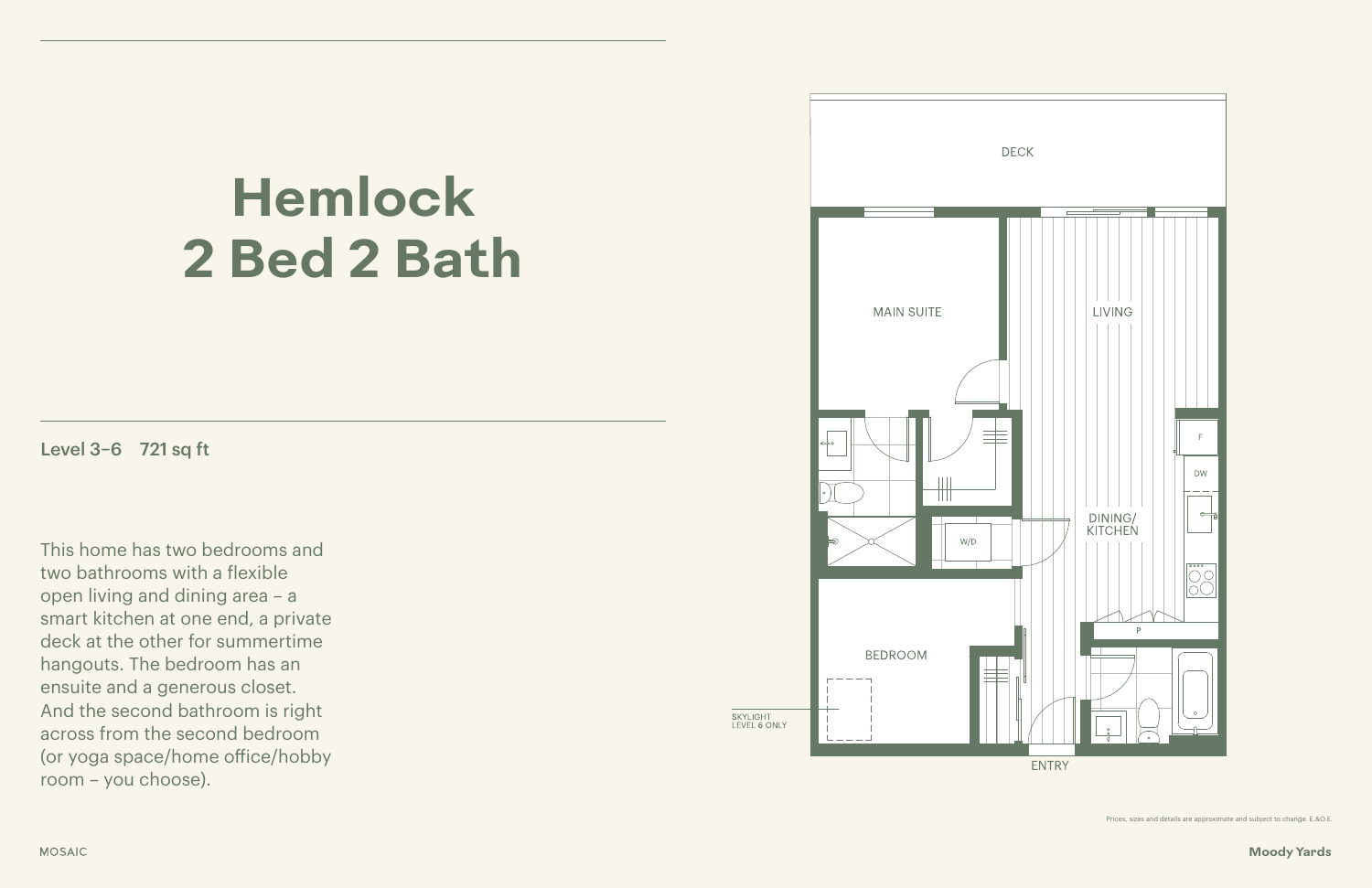### **Moody Yards**

## **Birch 2 Bed 2 Bath**

Level 3–6 850 sq ft

A corner plan with two bedrooms and two bathrooms, this home also has a flex space, which is great for storage. The smart dining/kitchen flows into the living area and out onto the deck. And while the main bedroom has an ensuite, the second bedroom has a bathroom right next door.

Prices, sizes and details are approximate and subject to change. E.&O.E.